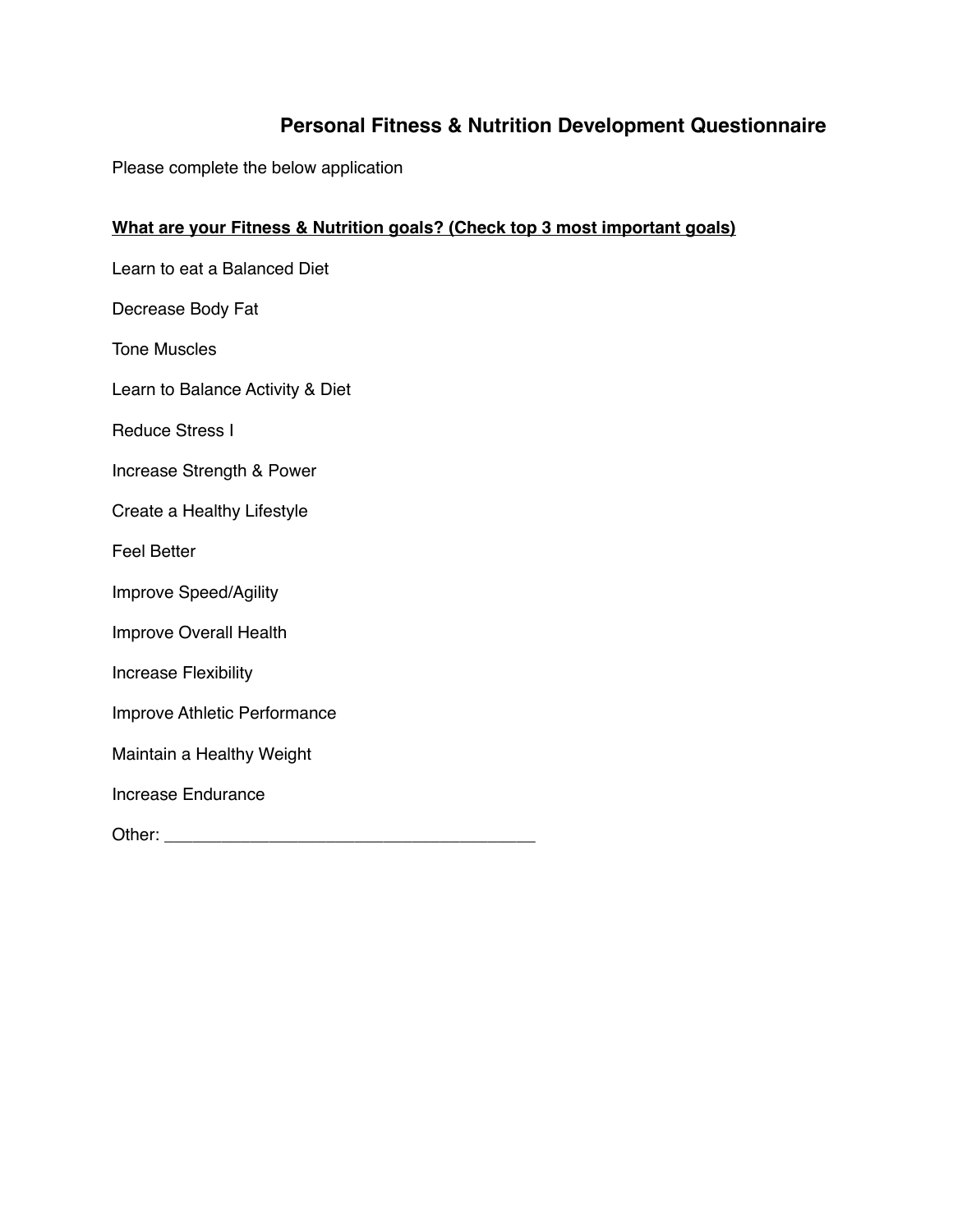## **What is keeping you from achieving your Fitness & Nutrition goals? (Check all that apply)**

Lack of Motivation

Lack of Time

Lack of Equipment

Hitting a Plateau

Self Conscious

Not Knowing Where/How to Begin

Lack of Results

| Other: |  |
|--------|--|
|        |  |

## **What motivates you? (Check all that apply)**

Seeing Results

Having Fun

Praise/Rewards

Feeling Better

Other: \_\_\_\_\_\_\_\_\_\_\_\_\_\_\_\_\_\_\_\_\_\_\_\_\_\_\_\_\_\_\_\_\_\_\_\_\_\_\_\_\_

Do you follow a current exercise regime? Yes No If yes, please explain.

Are there any physical limitations that would inhibit or limit your participation in an exercise program?

Have you ever done personal training before? Yes No: If yes, please Explain: (How long ago? Was your experience beneficial?)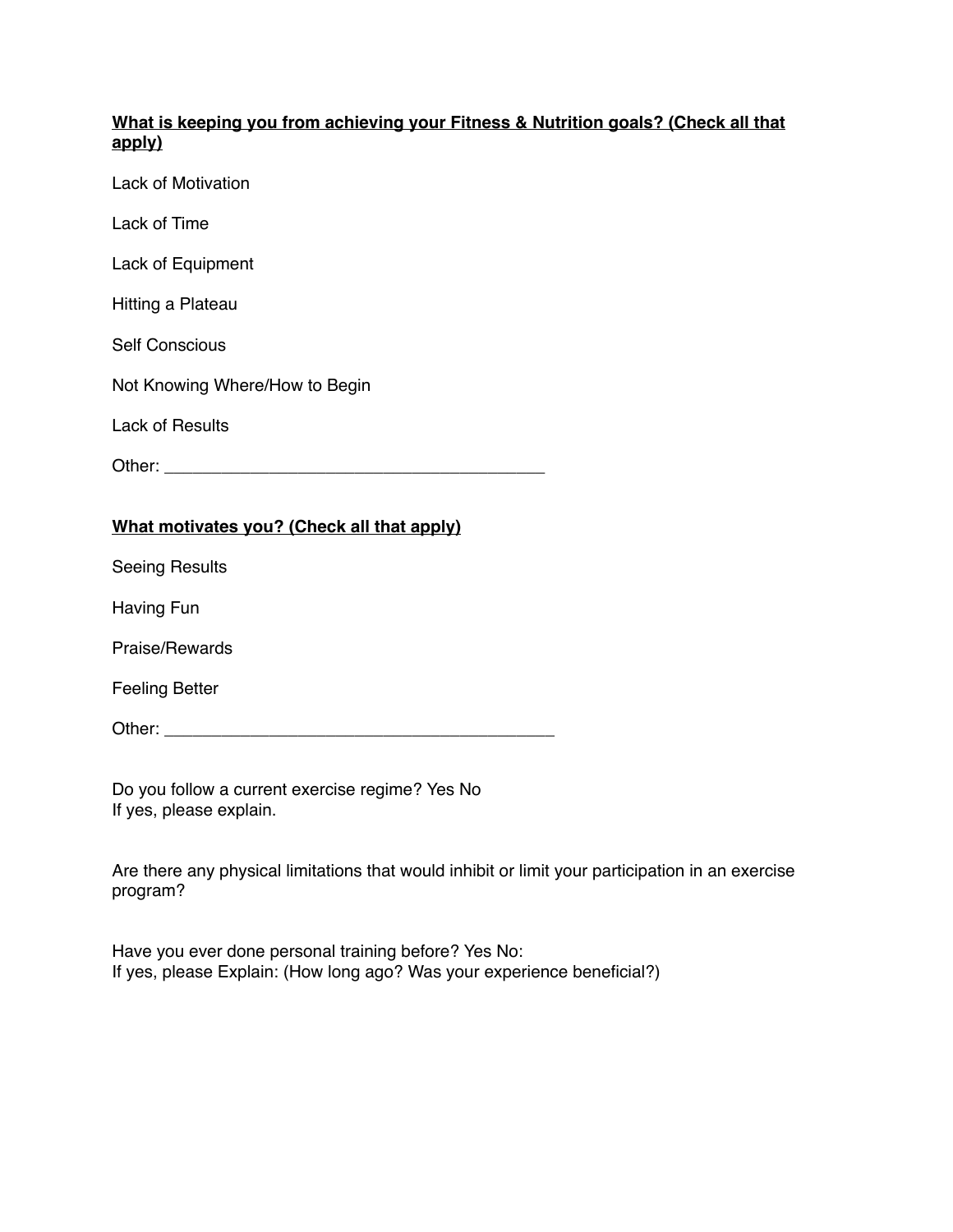## **What activities/exercises do you currently participate in? (Check all that apply)**

| Running/Walking         |
|-------------------------|
| Aerobics                |
| <b>Strength Circuit</b> |
| <b>Biking</b>           |
| Dance                   |
| <b>Free Weights</b>     |
| Swimming                |
| Yoga/Pilates            |
| <b>Martial Arts</b>     |
| Sports: If so, what     |
| Calisthenics            |
| Other:                  |

#### **What is your current activity level?**

 None Moderate (1-5 hours a week) Little (Less than one hour a week) High (Over 5 hrs. a week)

Have you had any recent weight gain or loss? Yes No If yes, please explain.

List your top 3 nutrition questions or concerns.

Tobacco Use: I currently smoke I quit smoking less than six months ago I quit smoking over six months ago I never used tobacco

Alcohol Use: I frequently drink alcohol I occasionally drink alcohol I seldom drink alcohol I never drink alcohol

Do you take any vitamins, minerals, or supplements? Yes No

If yes, which ones?